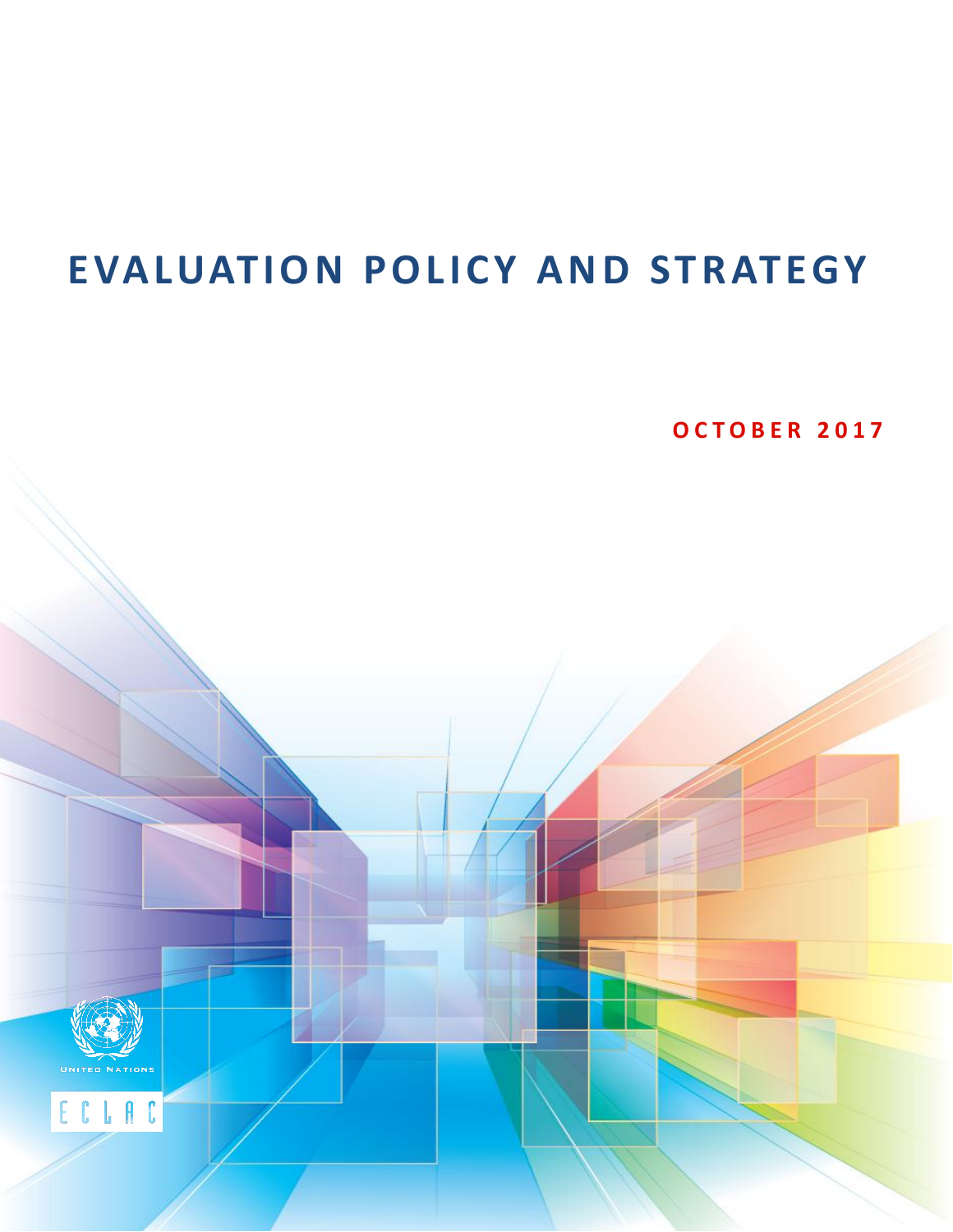This document has been prepared by Irene Barquero Tercero, Programme Management Officer, with the assistance of María Labra, Programme Assistant, and the supervision of Sandra Manuelito, Chief, of the Programme Planning and Evaluation Unit, Programme Planning and Operations Division of the Economic Commission for Latin America and the Caribbean (ECLAC).

This document has been reproduced without formal editing.

United Nations publication LC/L.3724/REV.2 Web-only publication Copyright © United Nations, October 2017. All rights reserved S.17-00819

Applications for authorization to reproduce this work in whole or in part should be sent to the Economic Commission for Latin America and the Caribbean (ECLAC), Publications and Web Services Division, publicaciones@cepal.org. Member States and their governmental institutions may reproduce this work without prior authorization, but are requested to mention the source and to inform ECLAC of such reproduction.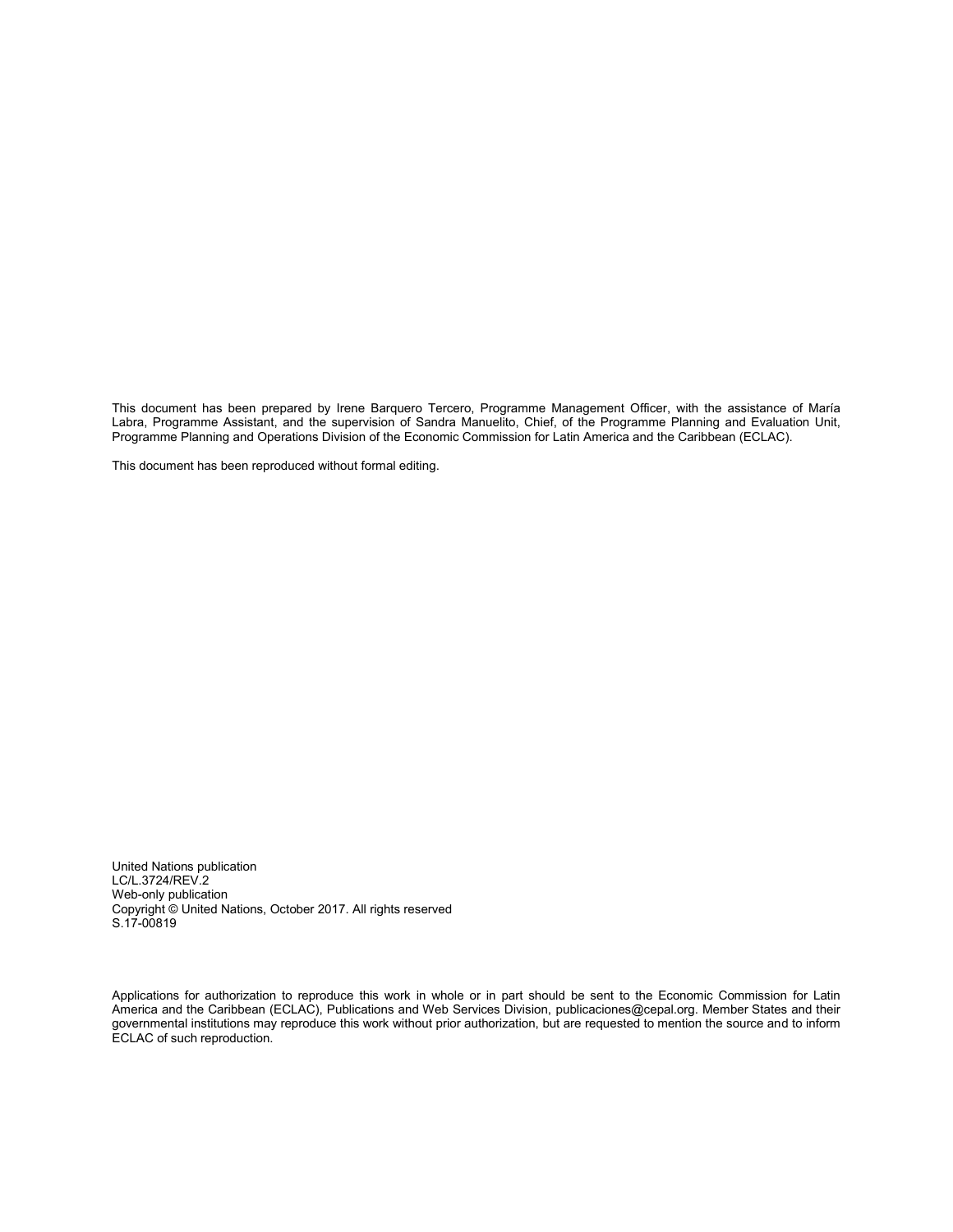# **Contents**

| $\mathbf{1}$ .   |  |  |  |
|------------------|--|--|--|
| 2.               |  |  |  |
|                  |  |  |  |
| $\mathbf{1}$ .   |  |  |  |
| 2.               |  |  |  |
| 3.               |  |  |  |
| 4.               |  |  |  |
| 5.               |  |  |  |
|                  |  |  |  |
| $\mathbf{1}$ .   |  |  |  |
| $\overline{2}$ . |  |  |  |
|                  |  |  |  |
| 1.               |  |  |  |
| 2.               |  |  |  |
| 3.               |  |  |  |
| 4.               |  |  |  |
| 5.               |  |  |  |
| 6.               |  |  |  |
|                  |  |  |  |
| 1.               |  |  |  |
| 2.               |  |  |  |
| 3.               |  |  |  |
|                  |  |  |  |
| 1.               |  |  |  |
| 2.               |  |  |  |
| 3.               |  |  |  |
| 4.               |  |  |  |
|                  |  |  |  |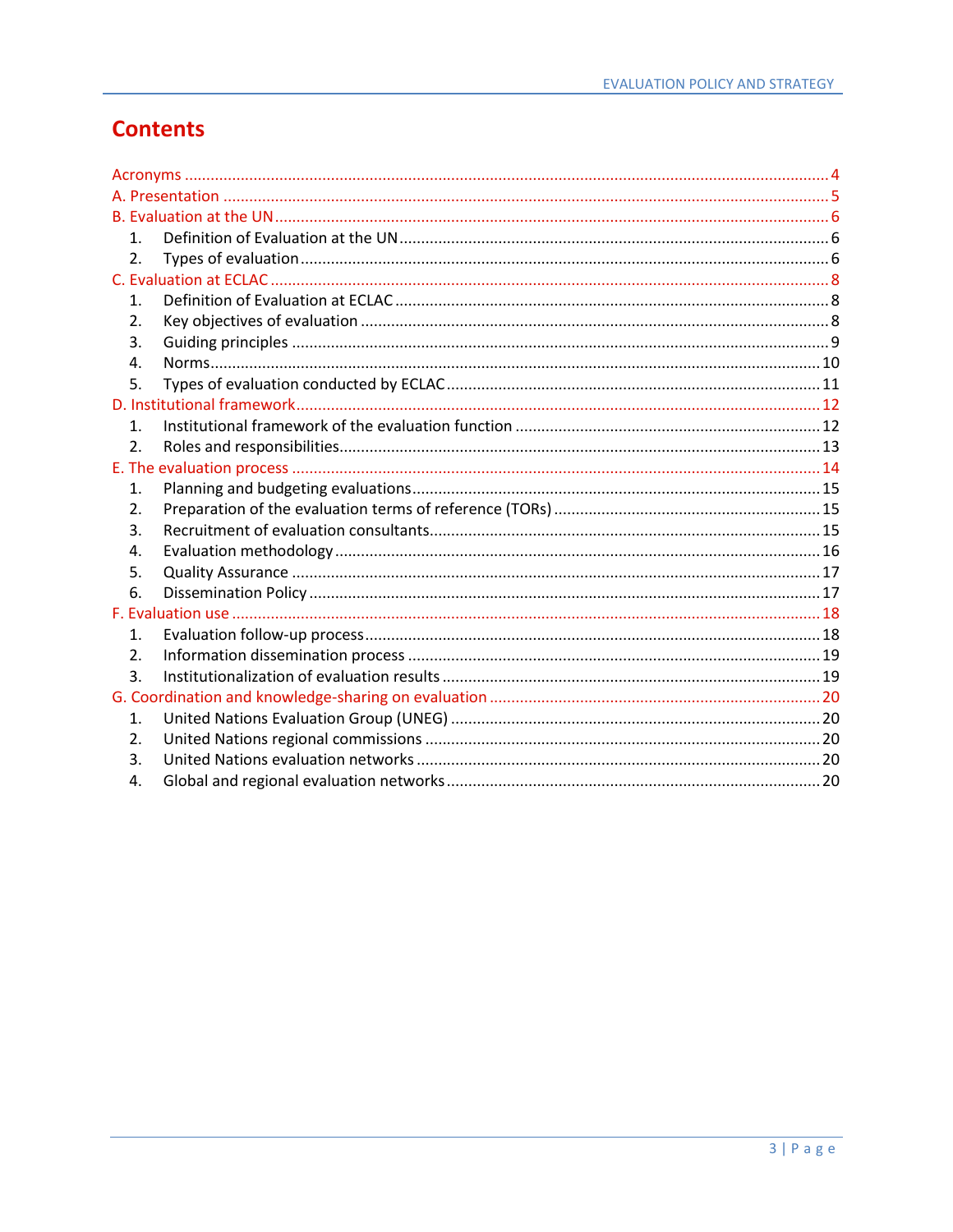# <span id="page-3-0"></span>**Acronyms**

- Committee for Programme and Coordination
- ECA Economic Commission for Africa
- ECE Economic Commission for Europe
- ECLAC Economic Commission for Latin America and the Caribbean
- ERG Evaluation Reference Group
- ESCAP Economic and Social Commission for Asia and the Pacific
- ESCWA Economic and Social Commission for Western Asia
- IMDIS Integrated Monitoring and Documentation Information System
- JIU Joint Inspection Unit
- M&E Monitoring and Evaluation<br>OIOS Office of Internal Oversight
- Office of Internal Oversight Services
- OPPBA Office of Programme Planning, Budget, and Accounts
- PPEU Programme Planning and Evaluation Unit
- PPOD Programme Planning and Operations Division
- PPRs Programme Performance Reports
- TORs Terms of Reference
- UNEG United Nations Evaluation Group
- UNICEF United Nations Children's Fund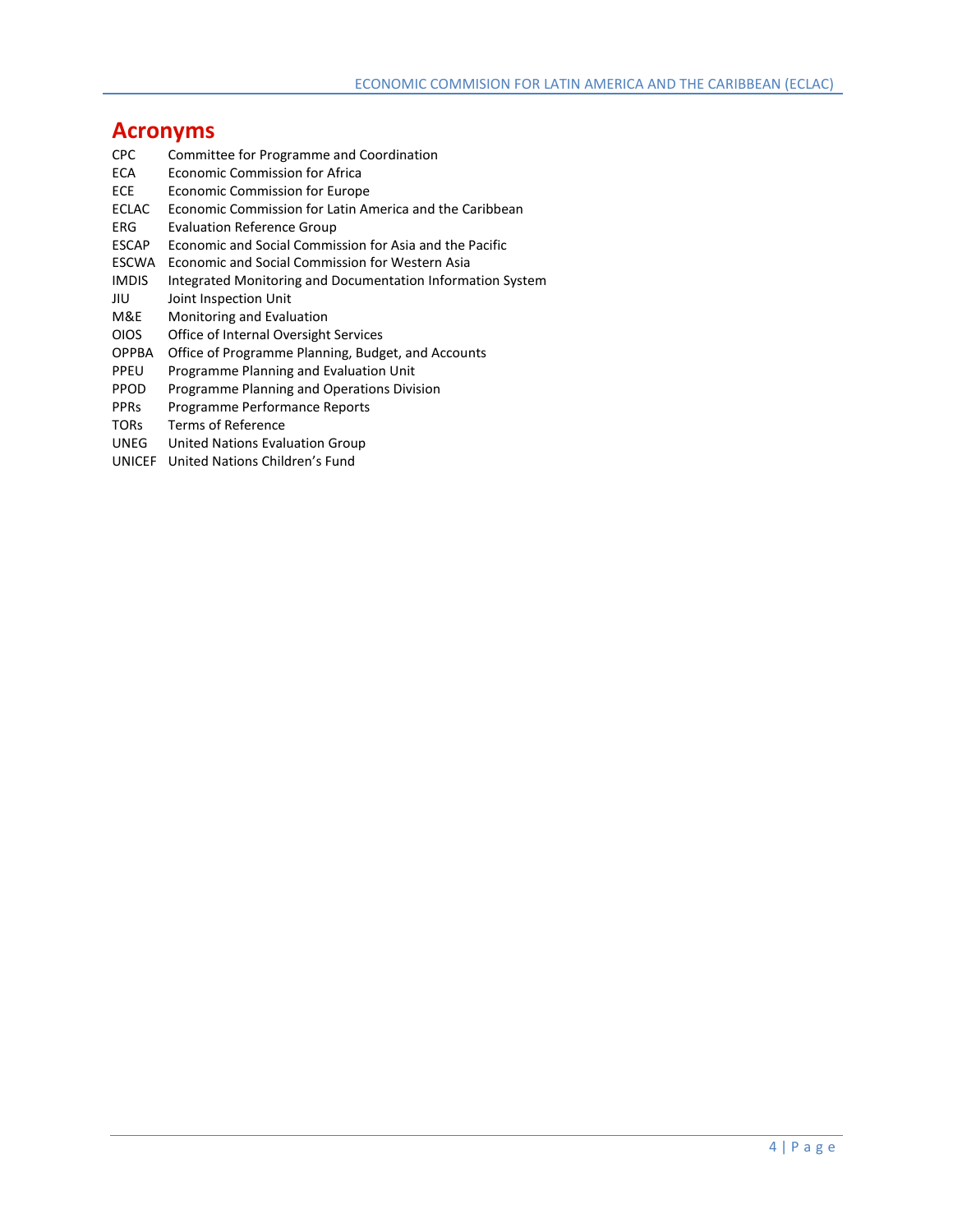# <span id="page-4-0"></span>**A. Presentation**

 The present document describes the revised policy and strategy for the practice of evaluation within the Economic Commission for Latin America and the Caribbean (ECLAC). The purpose of the Commission's evaluation policy and strategy is to strengthen the evaluation function by maximizing transparency and coherence and ensuring high quality standards in its evaluations. It is hoped that this, in turn, will ultimately contribute to greater accountability, improved performance, and institutional learning within the Commission. The Commission's policy has been established in accordance with the Secretariat's rules and regulations on evaluation.<sup>1</sup> The ECLAC evaluation strategy outlines how this policy is put into practice, in accordance with guidelines established by the Office of Internal Oversight Services (OIOS).<sup>2</sup> The policy and strategy is also aligned with the norms and standards of evaluation established by the United Nations Evaluation Group (UNEG).<sup>3</sup>

 This document details both the policy and the strategy of the ECLAC evaluation function. The background and context of the evaluation function within the United Nations System is described in the following section (section B) of the document. Section C then outlines the objectives, guiding concepts and principles of evaluation at ECLAC, while sections D and E describe the institutional framework of the evaluation function, and the evaluation process. Evaluation use and follow-up mechanisms are then detailed in section F, while the final section of the document presents the Commission's strategy for coordinating and sharing knowledge on its evaluation practice with other institutions within and outside the United Nations system.

 $\frac{1}{1}$ United Nations, "Regulations and Rules Governing Programme Planning, the Programme Aspects of the Budget, the Monitoring of Implementation and the Methods of Evaluation", Secretary-General's bulletin (ST/SGB/2000/8), May 2016, [Available on-line at: http://undocs.org/ST/SGB/2016/6].

<sup>2</sup> OIOS, "Inspection and Evaluation Manual", September 2014 [Available on-line at: https://oios.un.org/resources/2015/01/OIOS-IED\_Manual.pdf].

<sup>3</sup> UNEG, "Norms and Standards for Evaluation, UNEG", June 2016 [Available on-line at: [http://www.unevaluation.org/document/detail/1914\].](http://www.unevaluation.org/document/detail/1914)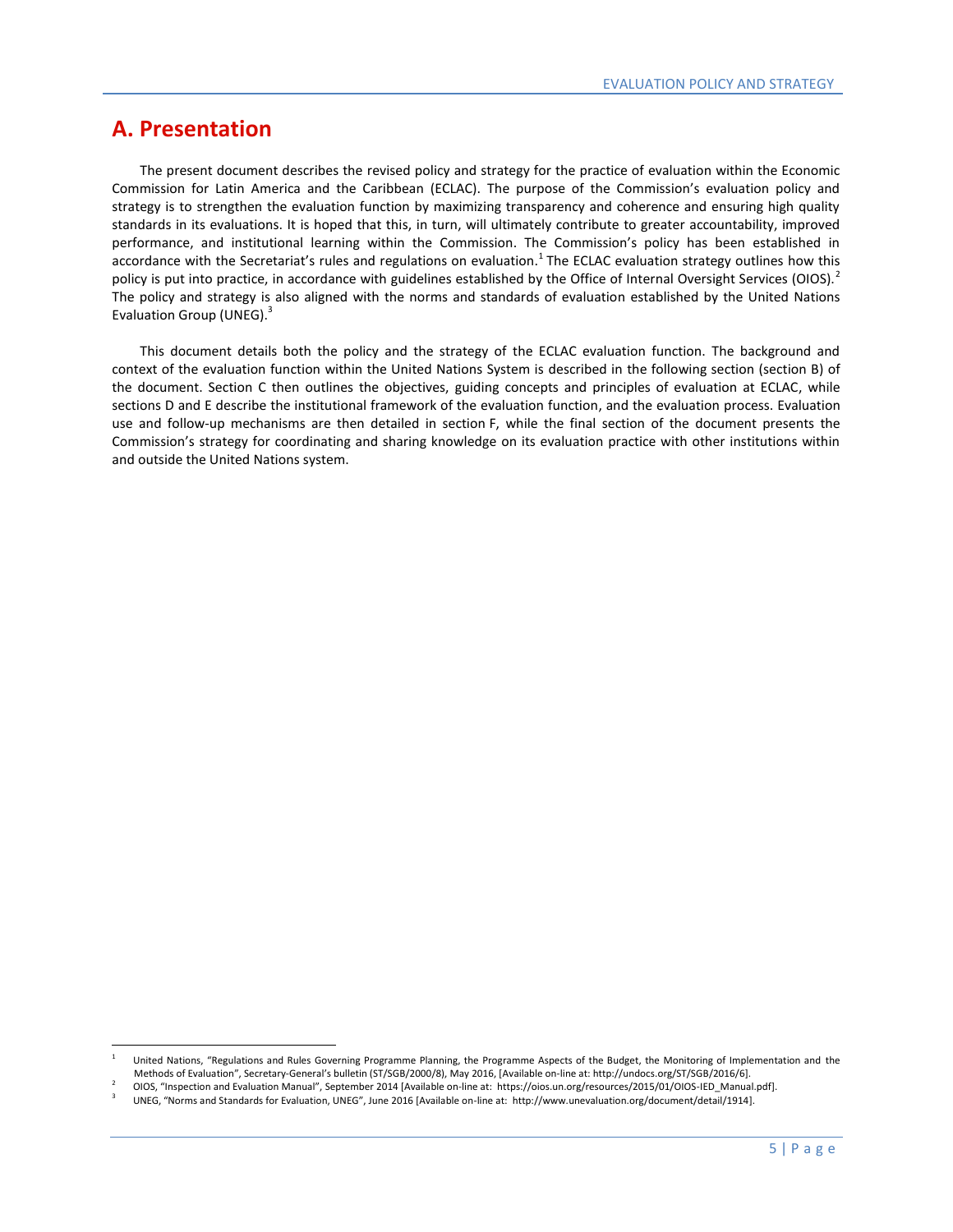# <span id="page-5-0"></span>**B. Evaluation at the UN**

 The evaluation function within the United Nations Secretariat was largely shaped by the reform initiative launched by the Secretary-General to increase the effectiveness of the Organization's work, in part by strengthening its results orientation. This was spelled out in the Secretary-General's "Programme for Reform," presented to the General Assembly in 1997, which affirmed the need to transition from a focus on processes to a focus on resul ts in the Organization's planning, budgeting and reporting, "*with the aim of shifting the United Nations programme budget from a system of input accounting to results-based accountability. […] The Secretariat would be held responsible for,*  and judged by, the extent to which the specified results are reached."<sup>4</sup> This led to the institutionalization of resultsbased management (RBM) in the Organization.<sup>5</sup>

 Subsequent reform efforts aiming at building up on the 1997 initiative highlighted the importance of evaluation in helping the Organization to enhance its planning and budgeting system and strengthen its focus on results. In the September 2002 report entitled "Strengthening of the United Nations: an agenda for further change" (A/57/387), the Secretary-General stressed the need for a strengthened monitoring and evaluation system to allow the Organization to better measure the impact of its work. The operating procedure for the evaluation function within the United Nations Secretariat is outlined in the Secretary-General's bulletin entitled "Regulations and Rules Governing Programme Planning, the Programme Aspects of the Budget, the Monitoring of Implementation and the Methods of Evaluation" (ST/SGB/2016/6).

# <span id="page-5-1"></span>**1. Definition of Evaluation at the UN<sup>6</sup>**

An evaluation is an assessment, as systematic and impartial as possible, of an activity, project, programme, strategy, policy, topic, theme, sector, operational area, institutional performance etc. It focuses on expected and achieved accomplishments, examining the results chain, processes, contextual factors an causality, in order to understand achievements or the lack thereof. It aims at determining the relevance, impact, effectiveness, efficiency and sustainability of the interventions and contributions of the organizations of the UN system. An evaluation should provide evidence-based information that is credible, reliable and useful, enabling the timely incorporation of findings, recommendations and lessons into the decision-making processes of the organizations of the UN system and its members.

# <span id="page-5-2"></span>**2. Types of evaluation**

 Evaluation in the Secretariat can be divided into two major categories, namely internal and external evaluation. The following table summarizes the key features of the current evaluation system:

#### **(a) External evaluation**

 $\overline{\phantom{a}}$ 

| <b>Mandatory external</b>                                                                |                                                                                                                                                                                                                                                                                                                                                |  |  |  |
|------------------------------------------------------------------------------------------|------------------------------------------------------------------------------------------------------------------------------------------------------------------------------------------------------------------------------------------------------------------------------------------------------------------------------------------------|--|--|--|
| Primarily useful for oversight and support to<br>decision-making at the governance level | Mandated by an intergovernmental body.<br>٠<br>Designed, managed and conducted by an entity outside the<br>programme being evaluated, such as the Joint Inspection Unit<br>(JIU) as part of its UN system-wide mandate or by the Office of<br>Internal Oversight Services (OIOS), or by an independent external<br>evaluator appointed ad-hoc. |  |  |  |

<sup>4</sup> United Nations General Assembly, report of the Secretary-General entitled "Renewing the United Nations: A Programme for Reform" (A/51/950), July 1997, p. 19 [ Available on-line at: https://undocs.org/A/51/950].

<sup>5</sup> The United Nations Office of Internal Oversight Services (OIOS) defines results-based management (RBM) as follows: "A management strategy by which the Secretariat ensures that its processes, outputs and services contribute to the achievement of clearly stated expected accomplishments and objectives. It is focused on achieving results and improving performance, integrating lessons learned into management decisions and monitoring of and reporting on performance."

<sup>6</sup> Extracted from the document "Background on Monitoring and Evaluation" presented as an integral part of the instructions for the preparation of the Proposed Programme Budget 2018-2019 issued by PPBD, based on PPBME rules.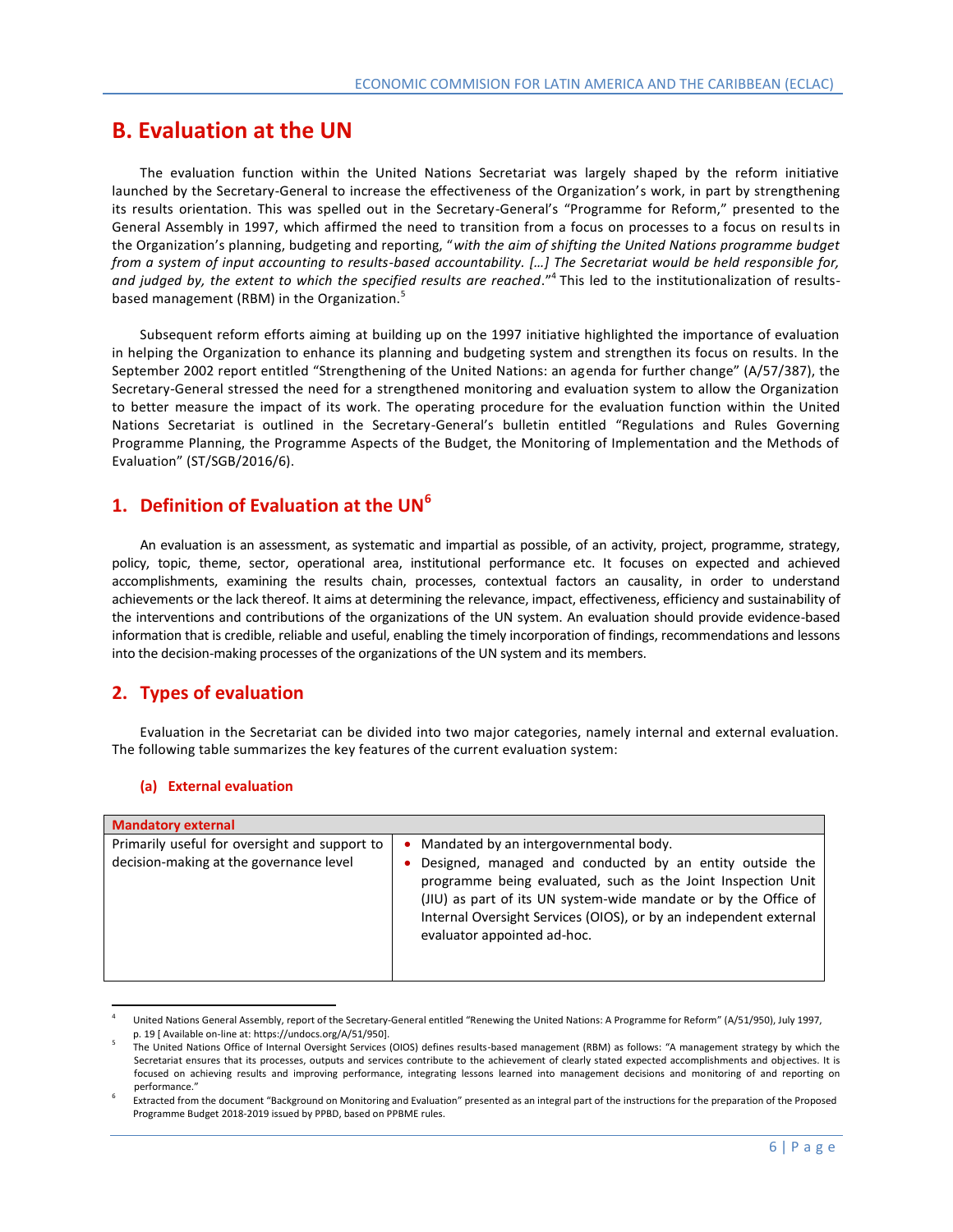| <b>Discretionary external</b>                                                                                                                      |                                                                                                                                                                                                                                                                                                                                                                              |  |  |  |
|----------------------------------------------------------------------------------------------------------------------------------------------------|------------------------------------------------------------------------------------------------------------------------------------------------------------------------------------------------------------------------------------------------------------------------------------------------------------------------------------------------------------------------------|--|--|--|
| Primarily useful for programme managers, who<br>wish to improve the performance of their<br>on the basis of objective<br>programmes<br>assessments | Requested by programme managers in the UN Secretariat as and<br>when considered appropriate.<br>Designed, managed and conducted by entities outside the<br>٠<br>programme being evaluated, such as the Joint Inspection Unit<br>(JIU) or the Office of Internal Oversight Services (OIOS), or by an<br>external evaluator.<br>Programme manager's role is that of 'evaluee'. |  |  |  |

### **(b) Internal evaluation**

| <b>Self-evaluation</b>                                                                                                                                                                                                                                                                                                                     |                                                                                                                                                                                                                                                                                                                                                                                                                                                                                                                                                                                                                                                                                                                                                                                                                                                                                                                                                                                                                                                                                                                                                                                                                                        |  |  |
|--------------------------------------------------------------------------------------------------------------------------------------------------------------------------------------------------------------------------------------------------------------------------------------------------------------------------------------------|----------------------------------------------------------------------------------------------------------------------------------------------------------------------------------------------------------------------------------------------------------------------------------------------------------------------------------------------------------------------------------------------------------------------------------------------------------------------------------------------------------------------------------------------------------------------------------------------------------------------------------------------------------------------------------------------------------------------------------------------------------------------------------------------------------------------------------------------------------------------------------------------------------------------------------------------------------------------------------------------------------------------------------------------------------------------------------------------------------------------------------------------------------------------------------------------------------------------------------------|--|--|
| Primarily useful when formulating best-<br>practices and lessons learned; can cover<br>crosscutting issues relevant to a number of<br>subprogrammes.                                                                                                                                                                                       | • Periodic evaluations conducted by programme managers for<br>their own use.<br>Directed at time-limited objectives and continuing functions.<br>$\bullet$<br>Timing, scope and other characteristics of a self-evaluation study<br>determined by the nature and characteristics of activities<br>programmed and other relevant factors.<br>Normally address issues that are over and above those covered<br>by mandatory self-assessments.<br>Normally not required to be reported upon at the intergovernmental<br>level. Self-evaluation activities are those that result in evaluation<br>outputs in the form of evaluation reports that meet the norms and<br>standards of evaluation in the UN System established by the UN<br>Evaluation Group (UNEG), and will be assessed accordingly in context<br>of the biennium report of OIOS on "Strengthening the role of<br>evaluation and the application of evaluation findings on programme<br>design, delivery and policy directives".                                                                                                                                                                                                                                            |  |  |
| <b>Mandatory self assessments / Monitoring</b><br>to management in periodically<br>Helpful<br>reviewing programme implementation and<br>assessing whether the programme is on track<br>to achieving the results expected at the end of<br>biennium.<br>These<br>the<br>considered<br>are<br>monitoring activities and are not evaluations. | performed<br>Compulsory self-assessments<br>by<br>programme<br>managers as often as considered useful, but at least once during<br>the biennium, usually at its end.<br>Framed by the logical frameworks in the approved strategic<br>framework and budget documents.<br>whether and<br>to what extent<br>Assess<br>the<br>expected<br>۰<br>accomplishments were achieved, based on collection and<br>analysis of data related to indicators of achievement, and<br>delivery of outputs; information generated from other types of<br>evaluation and assessment may also be used.<br>Findings reported in the Secretary-General's biennial report on the<br>programme performance of the United Nations (PPR) and in<br>reporting on the implementation of the senior managers' compacts.<br>• At the discretion of programmes, findings may also be reported<br>elsewhere (e.g. to other intergovernmental bodies, various<br>stakeholders, the general public).<br>Record progress and report results and accomplishments in the<br>electronic tools designed for this purpose.<br>Use information generated by measuring the extent to which<br>Expected Accomplishments were achieved through the collection<br>of indicator data. |  |  |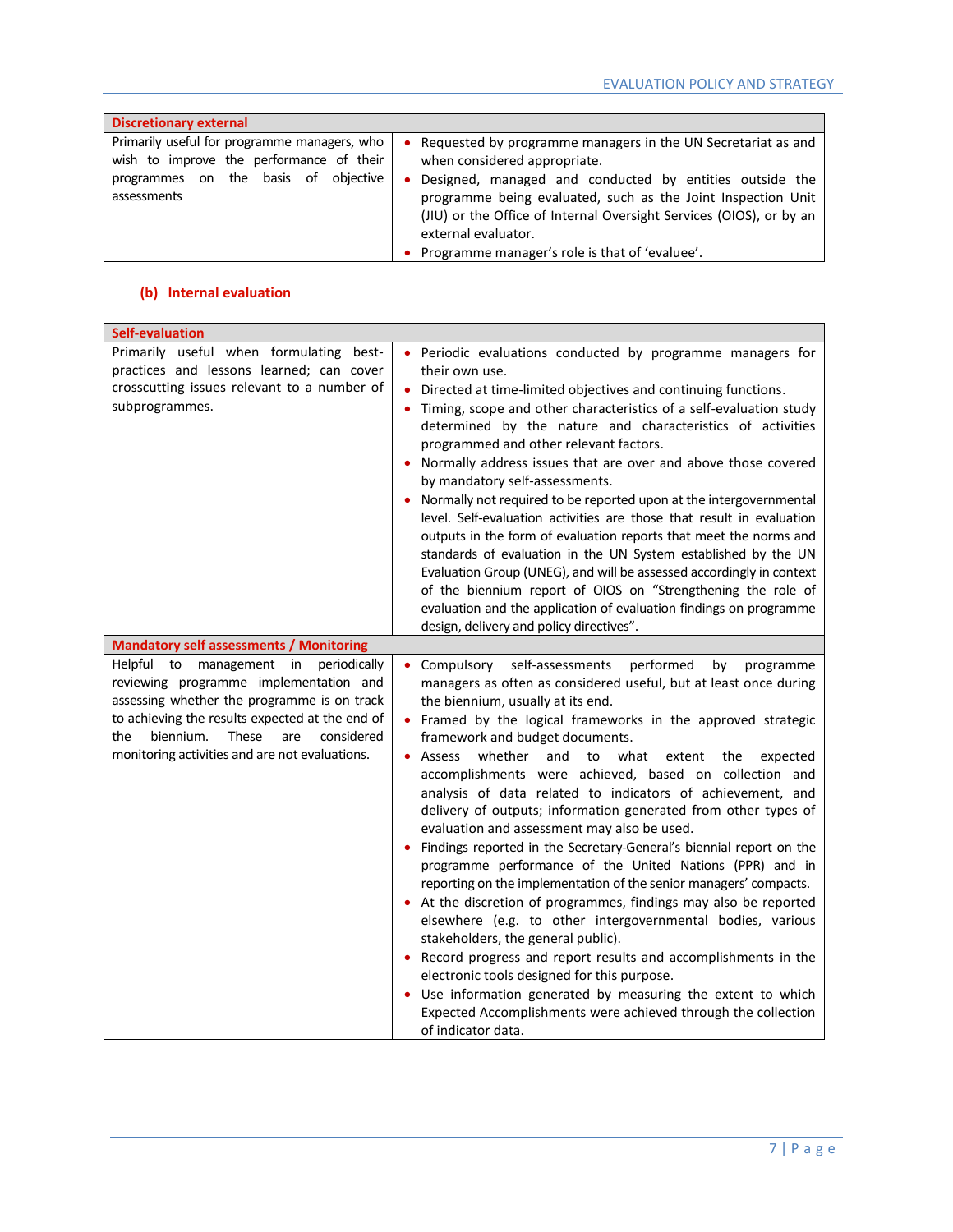# <span id="page-7-0"></span>**C. Evaluation at ECLAC**

# <span id="page-7-1"></span>**1. Definition of Evaluation at ECLAC**

 A process that seeks to determine as systematically and objectively as possible the relevance, efficiency, effectiveness, sustainability and impact of an activity, project, programme, strategy, policy, theme, sector, operative area or institutional performance in the light of its objectives and expected accomplishments, analyzing both expected and unexpected results. An evaluation should provide credible, useful evidence-based information that enables the timely incorporation of its findings, recommendations and lessons into the decision -making processes.

# <span id="page-7-2"></span>**2. Key objectives of evaluation**

 Evaluation is an integral part of the work of ECLAC in all of its substantive areas and has contributed to improve programme planning, design and implementation. As an important accountability mechanism, it enhances the Commission's legitimacy and credibility. It also helps ECLAC to ensure a results orientation in the activities it undertakes, and to identify the impacts of its interventions. Moreover, it is an important driver of institutional learning, allowing ECLAC to replicate best practices and apply innovative approaches.

The evaluation function at ECLAC has three main objectives:

#### **(a) Accountability**

Evaluation at ECLAC constitutes an important accountability mechanism for reporting to United Nations governing bodies, member States, donors, implementing partners and beneficiaries, enhancing the legitimacy and credibility of the Commission's work in supporting economic and social development in the region. Evaluation also contributes to the identification and dissemination of the Commission's key achievements.

#### **(b) Managing for results**

Evaluation assists ECLAC managers to more effectively plan objectives, expected accomplishments, outputs and activities for results leading to a more efficient allocation of resources. Evaluations are also useful to identify the results of the diverse activities the Commission undertakes, and recognize strengths and weaknesses in the Commission's work processes.

#### **(c) Learning, innovation and organizational change**

The lessons learned and recommendations derived from evaluations allow ECLAC managers to identify effective practices and innovative approaches which are useful for the continuous improvement of the Commission's work. They also serve as key inputs in determining corrective action to be taken to improve the Commission's overall performance and effectiveness.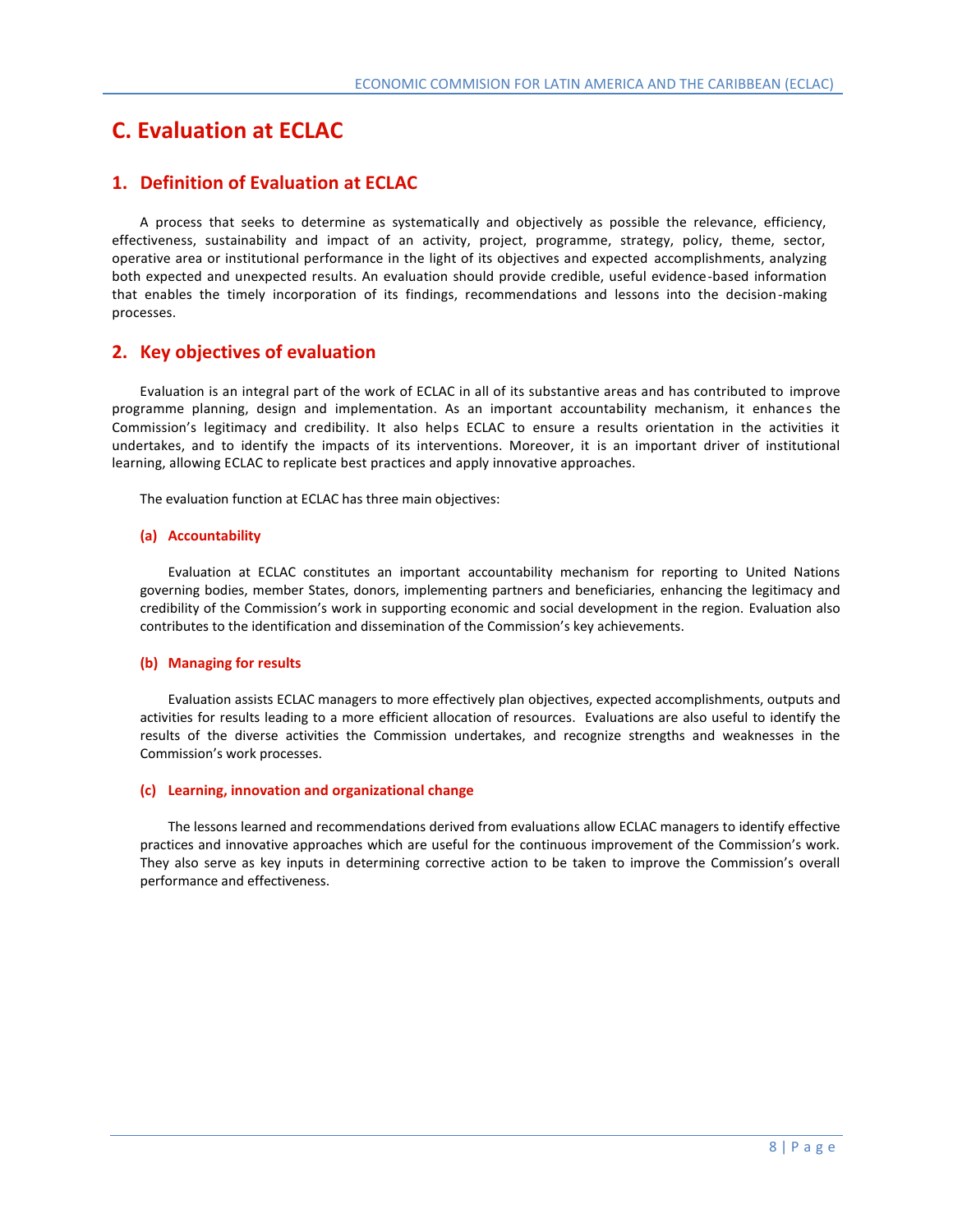## <span id="page-8-0"></span>**3. Guiding principles**

 All definitions presented in this section are aligned with those of UNEG, as set out in its Norms for Evaluation in the UN System and those of OIOS as set out in its List of Key Oversight Terms.<sup>7</sup>

*Guiding principles:* Human rights, gender mainstreaming, regional cooperation and engagement, internal and interagency coordination, and participation and inclusion are the key principles guiding the ECLAC evaluation function. In practice, this means that all evaluations should incorporate these principles as lines of analysis of the evaluation, by reviewing how these principles were respected and promoted throughout the design and implementation of the project, programme or area under evaluation. More than that, however, ECLAC also seeks to ensure that the evaluation process itself applies these same principles, and that evaluations ultimately contribute to promoting and reinforcing them.

#### **(a) Human rights**

Evaluations should always assess the extent to which the activities and products of ECLAC respected and promoted human rights, equity and justice, including whether ECLAC interventions treated beneficiaries as equals, safeguarded and promoted the rights of minorities, and helped to empower civil society. Moreover, the evaluation process itself, including its design, the collection of data, and dissemination of the evaluation report, should be carried out in alignment with these principles.

#### **(b) Gender mainstreaming**

Evaluations should examine whether the design and implementation of the Commission's activities took the needs and priorities of women into account, whether they treated women as equal players, and whether they served to promote women's autonomy. In March 2013, ECLAC launched its gender mainstreaming strategy, which underlines the importance of incorporating gender considerations in its evaluation processes.<sup>8</sup>

#### **(c) Regional cooperation and engagement**

ECLAC strives not only to respond to development needs in Latin America and the Caribbean, but also to serve as a forum and facilitator in building regional consensus and supporting public policy formulation to meet the challenges facing the region. It promotes multilateral dialogue, sharing knowledge and building networks at the global, regional and subregional levels. The Commission also seeks to promote intra- and interregional cooperation between the regional commissions and to collaborate with other regional organizations, particularly other United Nations entities. Moreover, the engagement and ownership of the Commission's partner countries within the region is essential to ensuring that its work is aligned with regional priorities, that its activities help build technical and institutional capacities, and that its impacts are sustainable. To this end, evaluations should examine whether ECLAC activities respond to these priorities and the extent to which its counterparts are involved in planning and implementation processes.

#### **(d) Internal and inter-agency coordination**

l

Many of the Commission's programmes and projects are implemented in coordination with its subregional and national offices, or in partnership with other United Nations agencies, both at intra- and interregional level. Effective coordination in programme planning and implementation is critical to ensuring that resources are used efficiently and results are achieved. Evaluations should consider the extent to which ECLAC has coordinated its activities with its offices away from headquarters and with other United Nations partners.

<sup>7</sup> UNEG, "Norms and Standards for Evaluation", June 2016 [Available on-line at: [http://www.unevaluation.org/document/detail/1914\]](http://www.unevaluation.org/document/detail/1914).

OIOS, "List of Key Oversight terms", April 2013, [Available on-line at https://oios.un.org/resources/2015/01/list\_key\_oversight\_terms.pdf].

<sup>8</sup> ECLAC, "Strategy for Mainstreaming Gender at the Economic Commission for Latin America and the Caribbean (ECLAC) 2013-2017", October 2013, [Available on-line at http://repositorio.cepal.org/handle/11362/40448].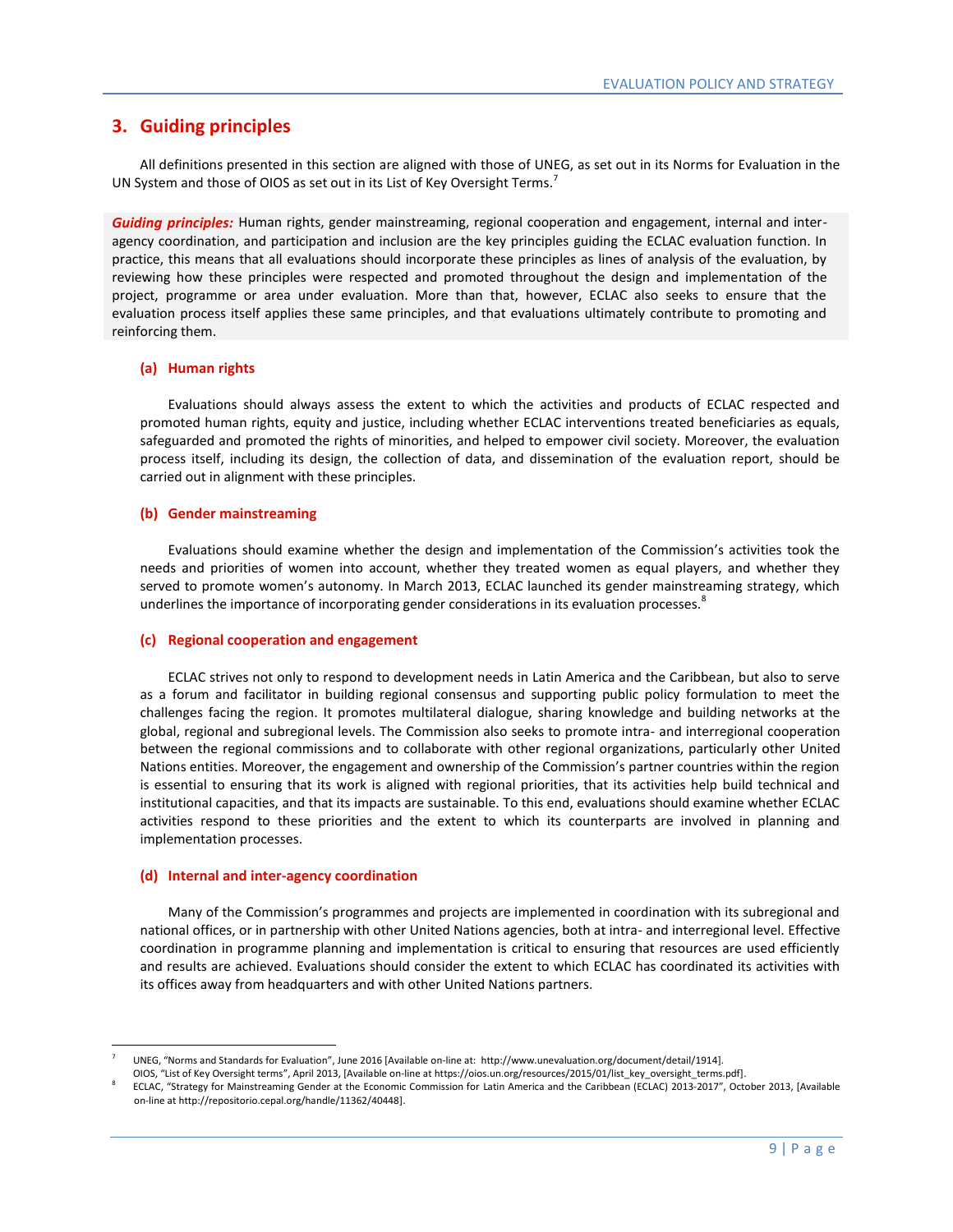#### **(e) Participation and inclusion**

Assessments of the work of ECLAC should consider whether all stakeholders, including the United Nations, national counterparts, and beneficiaries were able to take active roles in project implementation and whether particular emphasis was given to the inclusion of minorities and vulnerable groups. Similarly, the evaluation process should involve all stakeholders, including programme managers and other implementing partners, in an inclusive manner in the evaluation design, data collection, and quality assurance process.

#### **(f) Internationally agreed principles, goals and targets**

ECLAC will take measures to ensure that the principles and values to which the United Nations is committed to are upheld and promoted in its evaluation practice. In particular, ECLAC will take measures to ensure that all of its evaluations include an assessment of whether and how the activities, projects or programmes being evaluated have promoted and contributed to the achievement of the goals and targets set out in the 2030 Agenda for Sustainable Development.

### <span id="page-9-0"></span>**4. Norms**

The Commission's norms and standards for evaluation are aligned with those established by UNEG in its 2016 document entitled "Norms and Standards for Evaluation"<sup>9</sup>. These have been adapted in this paper to the context of the evaluation function within ECLAC.

#### **(a) Utility**

In all evaluations commissioned by ECLAC, there should be a clear intention to use the resulting analysis, conclusions or recommendations to inform decisions and actions. At ECLAC, the utility of evaluation manifests through its use for accountability, managing for results and learning, innovation and organizations change, which are ensured through an intentional process to select, design and conduct evaluations and the institutionalization of a proper evaluation follow-up process.

#### **(b) Credibility**

All evaluations at ECLAC are to be carried out through transparent evaluation processes, inclusive approaches involving relevant stakeholders, a rigorous methodology and robust quality assurance systems to ensure the credibility of evaluation results, findings, recommendations and lessons learned.

#### **(c) Independence**

 $\overline{\phantom{a}}$ 

In order to ensure the independence of the evaluation function, it should be fully transparent and free from undue influence. While evaluations at ECLAC are managed by its staff, measures are taken to maximize to the extent possible the independence of the evaluation function. The evaluation function is separate from other management functions within PPOD so as to ensure full discretion in the supervision of evaluations. Moreover, ECLAC takes various measures to safeguard the independence of the evaluative process. For example, the function of ECLAC staff is limited to setting the ECLAC evaluation policy and guidelines, evaluation planning and monitoring, task management of evaluations and quality assurance. ECLAC contracts its evaluators externally, and their independence from the evaluation subject is considered a prerequisite for their selection. Additionally, ECLAC ensures that evaluators have full access to all relevant information and are provided full freedom to conduct their evaluative work impartially, without the risk of negative effects on their career development, and are allowed to freely express their assessment.

<sup>&</sup>lt;sup>9</sup> UNEG, "Norms and Standards for Evaluation", June 2016 [Available on-line at: [http://www.unevaluation.org/document/detail/1914\].](http://www.unevaluation.org/document/detail/1914)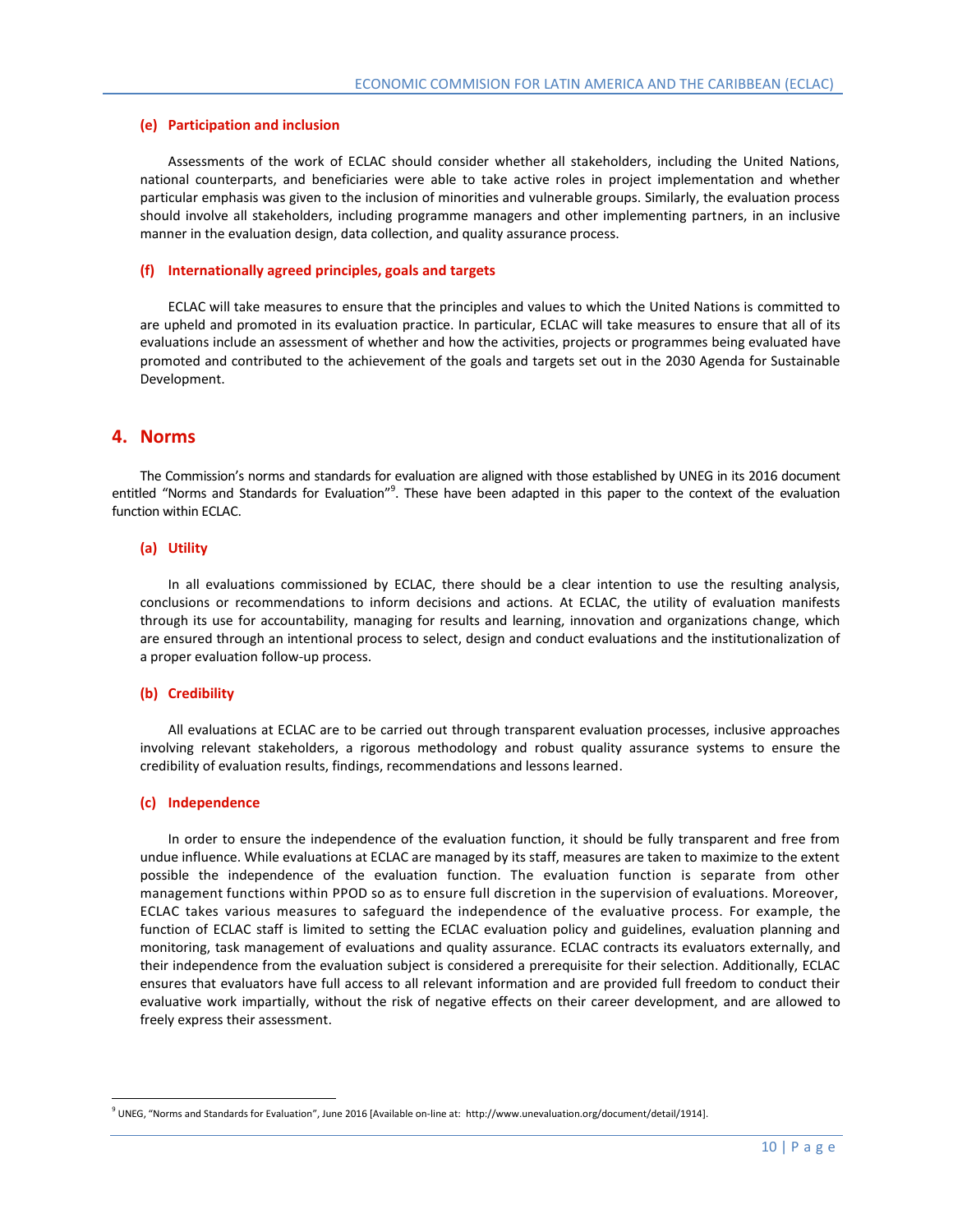#### **(d) Impartiality**

ECLAC should ensure impartiality at all stages of the evaluation process, including the planning and design of evaluations, selection of evaluation consultant(s), involving all relevant stakeholders, and ensuring that evaluators conduct evaluations in an impartial manner by objectively conducting their evaluations, ensuring the validity of evaluation results and taking into consideration the views of all stakeholders.

#### **(e) Ethics**

As established by UNEG norms, ECLAC should ensure that evaluations are conducted with the highest standards of integrity and respect for the beliefs, manners and customs of the social and cultural environment; for human rights and gender equality; and for the 'do no harm' principle for humanitarian assistance. Evaluators must respect the rights of institutions and individuals to provide information in confidence and that sensitive data is protected and that it cannot be traced to its source. Evaluators should obtain informed consent for the use of private information from those who provide it. When evidence of wrongdoing is uncovered, it must be reported discreetly to a competent body (such as the relevant office of audit or investigation).

#### **(f) Transparency**

All stakeholders should be consulted in the evaluation process in order to create ownership and facilitate consensus to facilitate transparency in the evaluation process. Terms of Reference (TORs) and evaluation reports should be shared with all members of the ERG, including representatives of the implementing partners and made accessible to the public. Management responses and evaluation recommendations implementation plan should be made accessible to all ECLAC staff through its publications in its intranet.

#### **(g) Professionalism**

All of ECLAC evaluations should be conducted with professionalism and integrity. Professionalism is ensured through rigorous selection processes of evaluation staff and external consultants (evaluators), rigorous evaluation methodologies and quality control systems.

#### <span id="page-10-0"></span>**5. Types of evaluation conducted by ECLAC**

 Besides the internal mandatory self-assessments carried out by the monitoring and evaluation focal points of substantive Divisions with the technical assistance of Programme Officers of the Programme Planning and Operation Divisions, ECLAC regularly conducts internal self-evaluations.

 Internal self-evaluations at ECLAC are typically commissioned and managed by the Commission's PPOD and are carried out by external consultants. In some cases, ECLAC undertakes evaluations by agreement with (and with financing from) an external donor. Internal self-evaluations are in some cases submitted to the Executive Secretary, and depending on their scope and relevance, they might also be presented to the ECLAC member States. Internal self-evaluations constitute the entire portfolio of evaluations conducted by ECLAC and are therefore the subject of the present policy and strategy document. These evaluations address various dimensions of the Commission's work, categorized here according to four different levels of analysis:

#### **(a) ECLAC biennial programme of work**

At the broadest level of analysis, ECLAC may undertake evaluations aimed at assessing its entire programme of work over a two-year period, examining the extent to which its activities and results fulfilled its mandate and met the targets set for the biennium.

#### **(b) Cross-cutting and strategic issues**

ECLAC may undertake evaluations examining specific cross-cutting or strategic issues of relevance to its mandate and activities.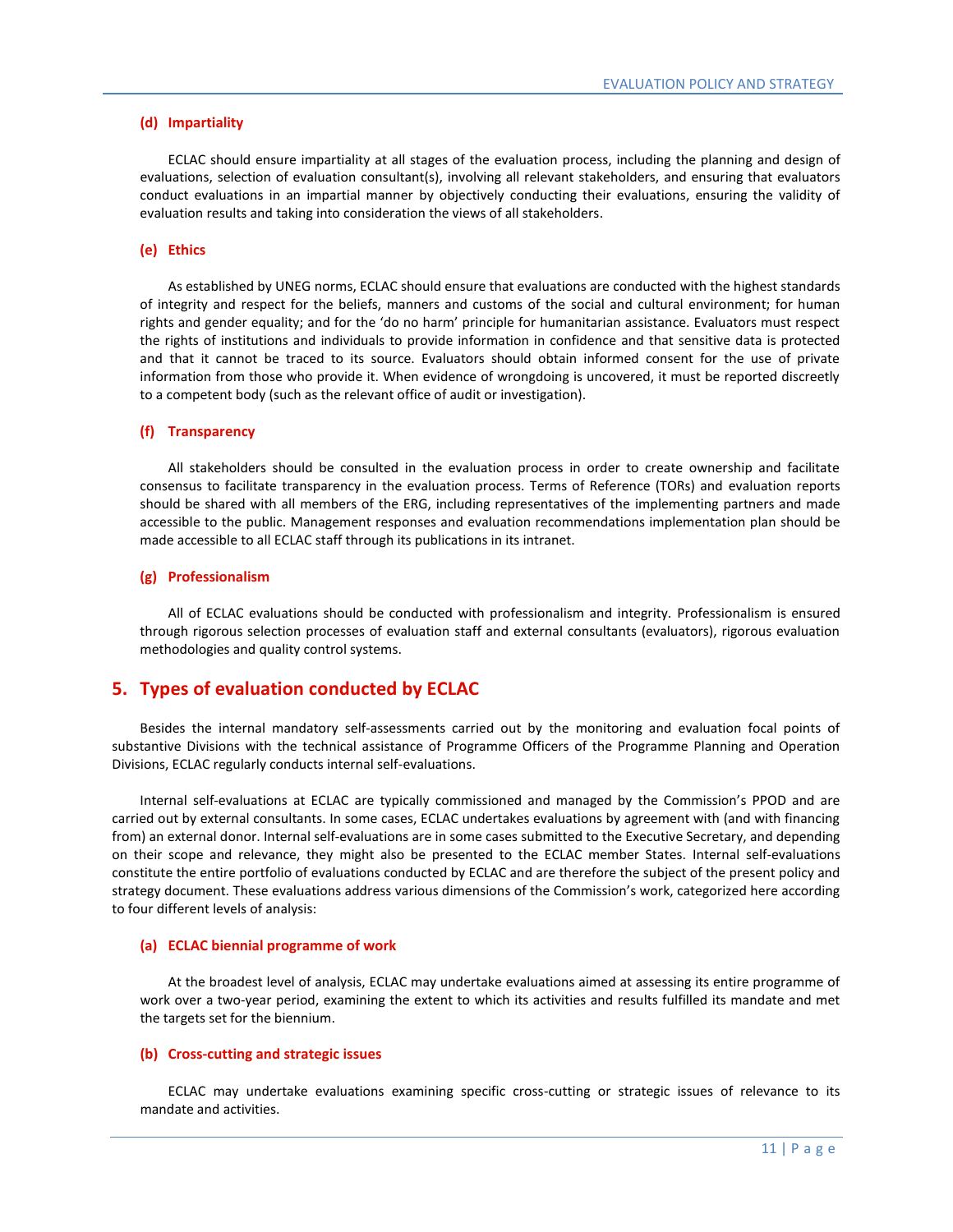#### **(c) Substantive divisions, subregional and national offices**

ECLAC may undertake evaluations of its individual substantive divisions, subregional and national offices, to examine the relevance, efficiency, effectiveness, sustainability and impact of its work of its subprogrammes, and/or subregions or countries covered by its subregional and national offices over a given period.

#### **(d) Programmes and projects**

The majority of ECLAC evaluations are undertaken at the level of its individual programmes and projects, which are often implemented in partnership with other United Nations entities or external donors.



**Source:** Programme Planning and Evaluation Unit (PPEU).

# <span id="page-11-0"></span>**D. Institutional framework**

# <span id="page-11-1"></span>**1. Institutional framework of the evaluation function**

 The evaluation function at ECLAC is a subset of its overall monitoring and evaluation system. The Commission's evaluation function is situated within the Programme Planning and Evaluation Unit (PPEU) of PPOD. The PPEU Evaluation Team is composed by a Programme Officer and an Evaluation Assistant, reporting to the Chief of the PPEU. The unit operates under the overall supervision of the Deputy Executive Secretary for Management and Programme Analysis, who, in turn, reports directly to the Executive Secretary of the Commission. The PPEU Evaluation Team is separate from other management functions in the Division so as to ensure, to the extent possible, independence in the evaluation function.



**Source:** Programme Planning and Evaluation Unit (PPEU).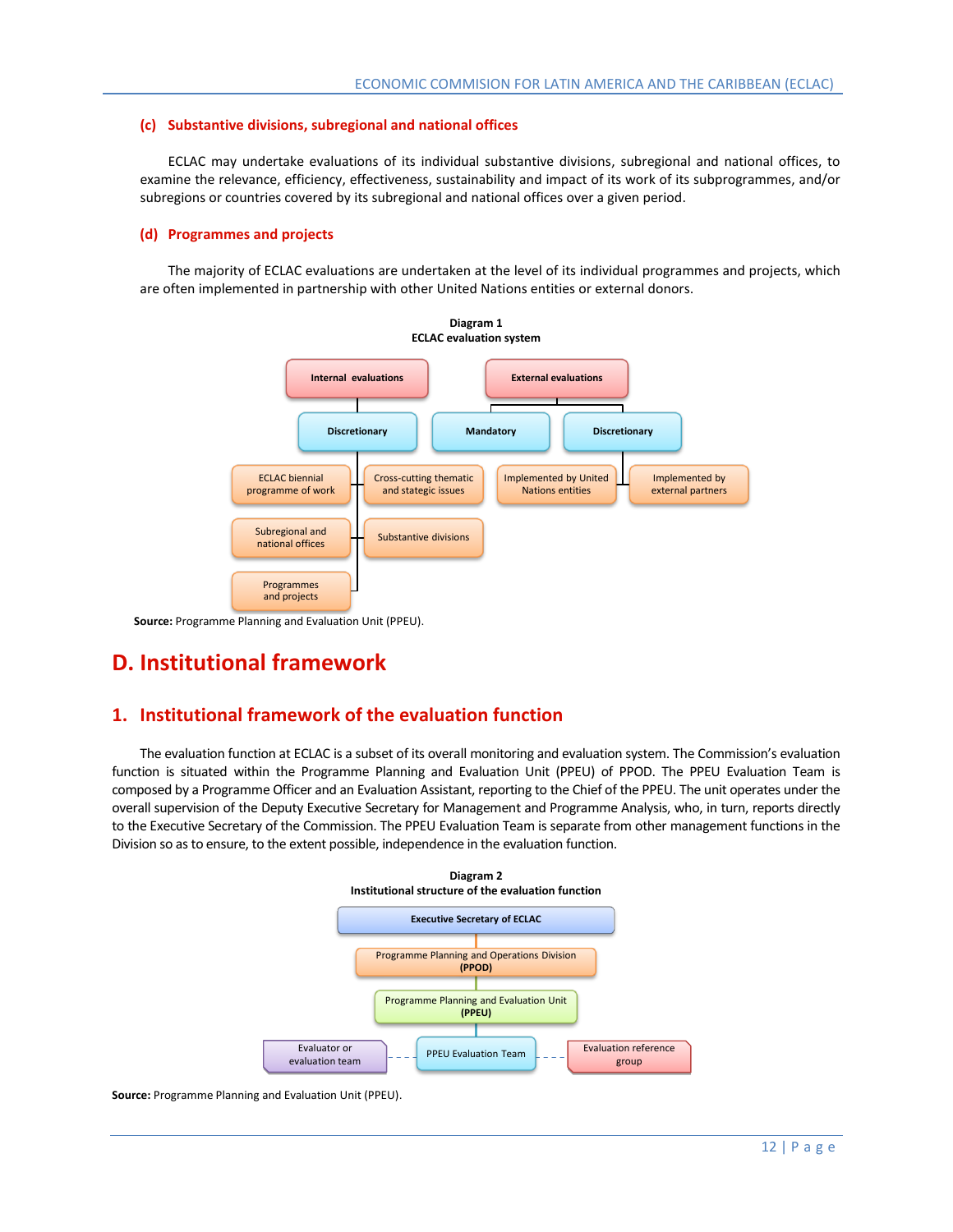## <span id="page-12-0"></span>**2. Roles and responsibilities**

#### **(a) Executive Secretary of ECLAC**

The Executive Secretary of ECLAC carries overall responsibility for the Commission's programme of work, and is accountable to the Secretary-General, the United Nations Member States, as well as the States members of ECLAC. As part of his/her roles and responsibilities, the Executive Secretary:

- $\checkmark$  Approves the evaluation policy of ECLAC
- $\checkmark$  Oversees the selection of the Deputy Executive Secretary for Management and Programme Analysis
- $\checkmark$  Approves the Commission's biennial evaluation plan before its submission to the United Nations Secretariat and General Assembly for final approval
- Draws on evaluation recommendations to inform strategic decision-making regarding the Commission's programme of work

#### **(b) Programme Planning and Operations Division (PPOD)**

The evaluation function of ECLAC is carried out by the Evaluation Team under the guidance of the PPEU Chief and the overall supervision of the Deputy Executive Secretary for Management and Programme Analysis, head of the Programme Planning and Operations Division. It implements all aspects of the evaluation function, with the following responsibilities:

#### **(i) Evaluation planning and governance**

- $\checkmark$  Develops and regularly updates the evaluation policy and strategy
- $\checkmark$  Develops and regularly updates evaluation guidelines
- $\checkmark$  Prepares the biennial evaluation plan and corresponding budget
- $\checkmark$  Periodically reports on the overall outcomes of the evaluation function
- $\checkmark$  Ensures that evaluation results feed into the Commission's programme planning, budgeting, monitoring and reporting processes
- $\checkmark$  Incorporates evaluation findings in the Commission's organizational learning and knowledge management systems

#### **(ii) Management of evaluations**

- $\checkmark$  Commissions the evaluations
- $\checkmark$  Selects external evaluators based on a competitive selection process
- $\checkmark$  Manages the overall evaluation process and provides relevant information and documentation to evaluators
- $\checkmark$  Provides coordination with programme stakeholders and facilitates quality assurance of evaluations through joint review of evaluation deliverables
- $\checkmark$  Coordinates the preparation of management responses to evaluations, as well as the definition and implementation of follow-up actions with the respective divisions

#### **(iii) Communication and dissemination**

- Regularly updates programme managers on planned evaluations, evaluations in progress, and the findings and follow-up actions of completed evaluations
- $\checkmark$  Regularly updates intranet and Internet sites on the evaluation function, providing access to the evaluation policy, guidelines, completed evaluation reports and their respective management responses, as well as other related up-to-date information on the evaluation function
- $\checkmark$  Establishes partnerships with evaluation networks and other associations active in the area of evaluation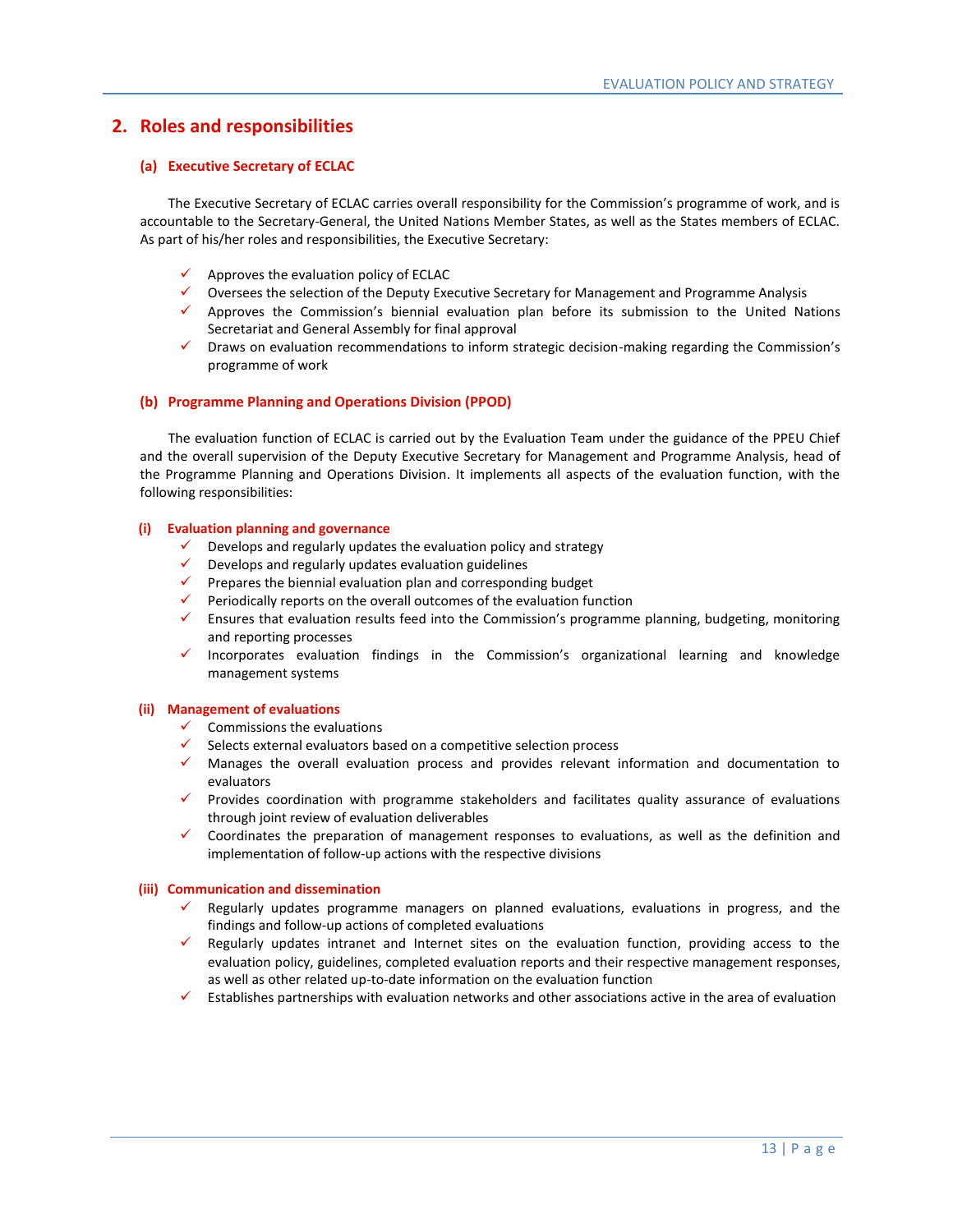#### **(c) ECLAC division programme managers and other implementing partners**

Programme managers in the various substantive divisions and subregional and national offices of ECLAC play an important role in the preparation, quality review and follow-up processes of evaluations and are formally represented in the evaluation process through the Evaluation Reference Group (ERG).<sup>10</sup> Specifically, they:

- Nominate representatives to the ERG
- $\checkmark$  Provide relevant information and documentation to evaluators and act as informants in the evaluation process
- $\checkmark$  Review the evaluation report for robustness of evidence and factual accuracy
- $\checkmark$  Establish and implement follow-up actions in response to evaluation recommendations

#### **(d) Evaluator/Evaluation team (External consultant)**

- $\checkmark$  Undertakes the desk review, designs the evaluation methodology and prepares the inception report
- $\checkmark$  Conducts the data collection process, including the design of the electronic survey and semi-structured interviews
- Carries out the data analysis
- $\checkmark$  Drafts the evaluation report and undertakes revisions

# <span id="page-13-0"></span>**E. The evaluation process**



**Source:** Programme Planning and Evaluation Unit (PPEU).

 $\overline{\phantom{a}}$ 

 $10$  See page 16 for further details on the ERG.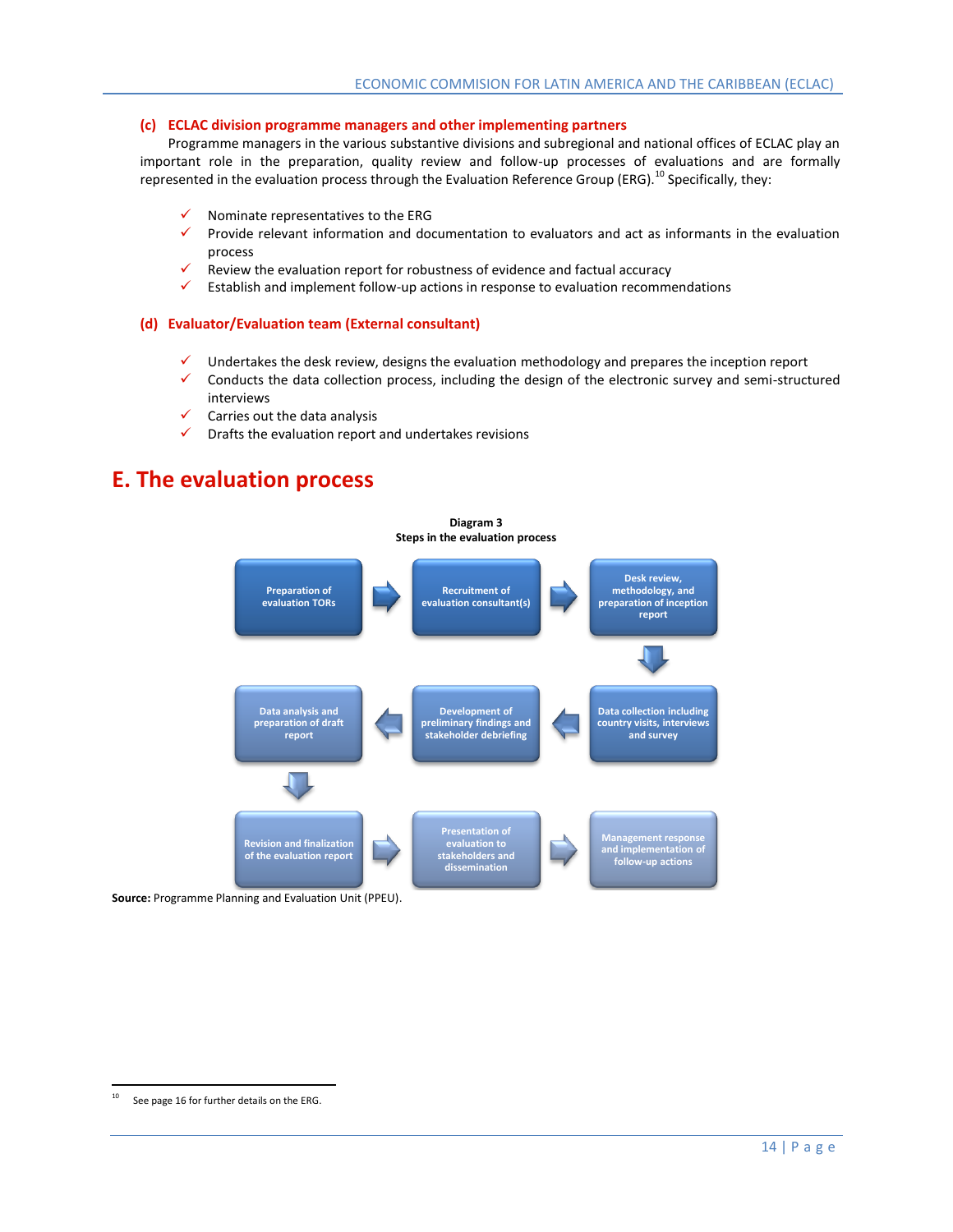## <span id="page-14-0"></span>**1. Planning and budgeting evaluations**

 One year before the beginning of each biennium, the evaluation plan of ECLAC is delivered, along with programme budgets, to the Office of Programme Planning, Budget, and Accounts (OPPBA) in the United Nations Secretariat, after which they are formally submitted to the General Assembly for final approval. This plan indicates the topic, estimated cost and time frame of each evaluation. Evaluations of programmes and projects are selected based on their planned closure dates, while thematic and strategic evaluations are determined by PPOD in consultation with ECLAC substantive divisions and subregional offices, according to need and relevance in the given biennium. The evaluation plans submitted as part of the programme budgets are considered to be estimates rather than formal commitments, and adjustments are sometimes made to respond to changing conditions.

In addition to the human resources assigned to evaluation as part of the Commission's overall programme of work for each biennium, ECLAC aims to allocate approximately 2-5% of the total budget of each of its programmes and projects to evaluation. In order to attain this benchmark, and as stipulated in the Development Account guidelines, all DA account projects should allocate between 2-3% of its total budget to conducting an external evaluation of the project. Furthermore, and whenever feasible, all XB projects and programmes over US\$200,000 should earmark appropriate resources for monitoring and evaluation functions. Additionally, and subject to the availability of resources, PPOD will carry out at least one ad hoc thematic or strategic evaluation per biennium. Evaluation costs generally include:

- $\checkmark$  Human resources
- $\checkmark$  External evaluator fees
- $\checkmark$  Travel of external evaluator and ECLAC staff
- $\checkmark$  Editing and translation of evaluation reports
- $\checkmark$  Evaluation training needs

## <span id="page-14-1"></span>**2. Preparation of the evaluation terms of reference (TORs)**

 For each of the evaluations conducted by ECLAC, terms of reference are prepared by the PPEU Evaluation Team, including, but not limited to, the following information:

- **(a)** General background of the project, programme or thematic area to be evaluated, including its objectives and main activities.
- **(b)** The main elements of the methodology proposed for the evaluation, indicating its objective, purpose, scope, main evaluation questions and criteria.
- **(c)** Roles and responsibilities in the evaluation process.
- **(d)** Deliverables, deadlines, payment schedules and conditions.
- **(e)** Profile of the evaluator or evaluation team members.

#### <span id="page-14-2"></span>**3. Recruitment of evaluation consultants**

 In order to ensure the independence of the evaluation function, it should be fully transparent and free from undue influence. While evaluations at ECLAC are managed by its staff, measures are taken to maximize to the extent possible the independence of the evaluation function. The evaluation function is separate from other management functions within PPOD so as to ensure full discretion in the supervision of evaluations, and the Programme officer in charge of Evaluation has the authority to submit reports directly to the Executive Secretary. Moreover, ECLAC takes various measures to safeguard the independence of the evaluative process. For example, the function of ECLAC staff is limited to task management of evaluations. In addition, ECLAC contracts its evaluators externally, and their independence from the evaluation subject is considered a prerequisite for their selection. Additionally, ECLAC ensures that evaluators have editorial independence, demonstrate impartiality in their assessment and are given access to all relevant information on the subject of the evaluation.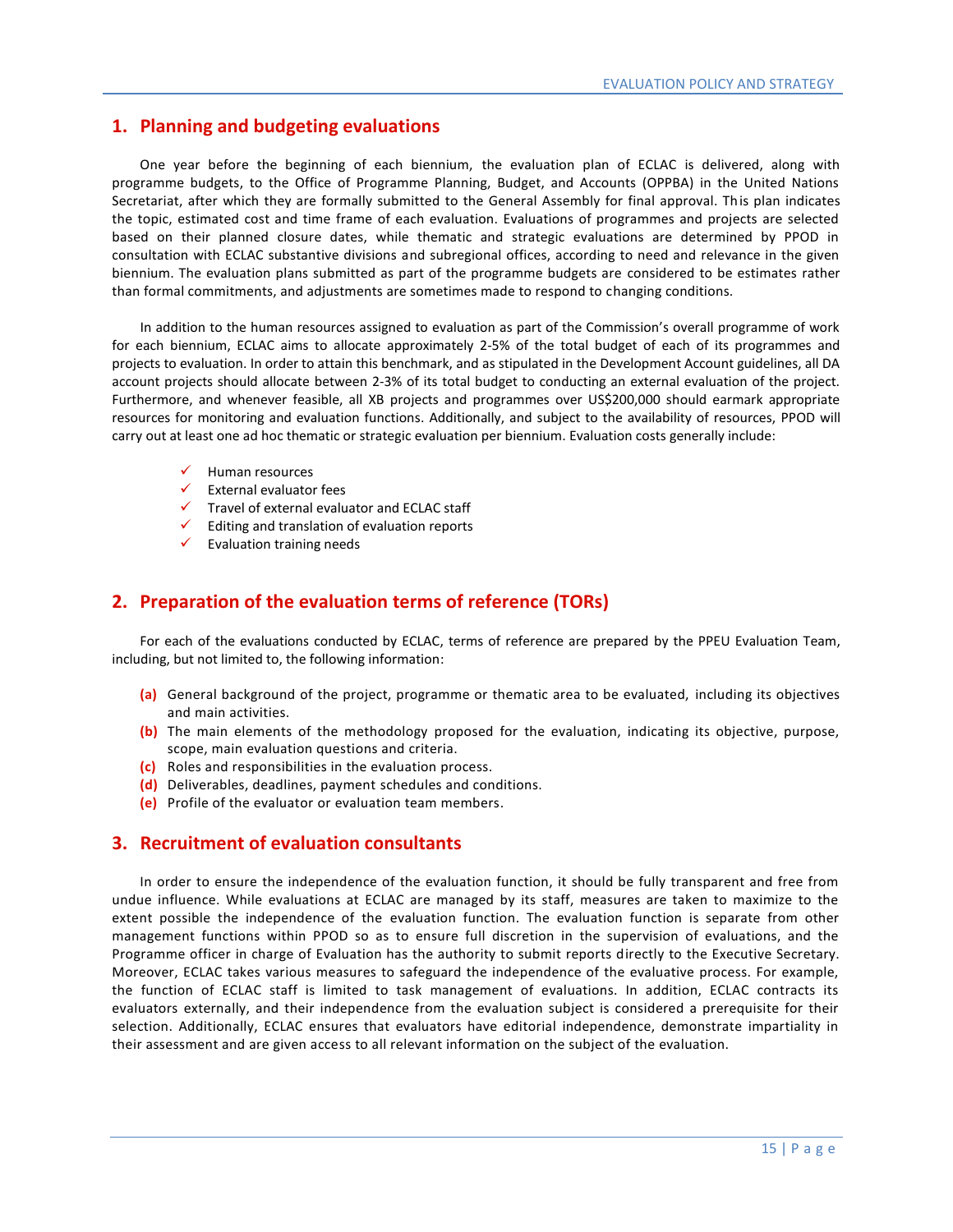Once the TORs for the evaluation have been completed a vacancy announcement for external consultant(s) is circulated through Inspira.<sup>11</sup> The announcement is further disseminated through various monitoring and evaluation networks, and through direct e-mail to ECLAC's evaluation roster of consultants.

 Regardless of the timing for the evaluation, all evaluation candidates are assessed on Inspira based on the criteria set in the TORs and short-listed candidates are then invited to an interview. Once the evaluation is completed in Inspira, the contract is negotiated with the selected consultant following the established procedures for hiring consultants at ECLAC.

#### <span id="page-15-0"></span>**4. Evaluation methodology**

 Evaluations are generally carried out over the course of three to six months, depending on their scope (project evaluations are generally shorter while thematic and strategic evaluations require more time). All evaluations are conducted in three main stages: $12$ 

#### **(a) Inception**

As part of the inception phase the evaluator should, based on the evaluation TOR, prepare a more detailed work plan of all the activities to be carried out related to the evaluation, clearly defining its outputs and deliverables and detailing the methodology to be used. The evaluator should also draft an inception report based on the approved work plan and the secondary data review. The inception report should include a detailed evaluation methodology including the description of the types of data collection instruments that will be used and a full analysis of the stakeholders and partners that will be contacted through the evaluation as part of the data collection efforts as well as drafts of the data collection tools to be used for the survey, focus groups and interviews.

#### **(b) Data collection**

The following data collection methodologies should be considered when conducting any evaluation at ECLAC:

- **(i)** Desk review of all relevant documentation and secondary data collection analysis.
- **(ii)** Self-administered surveys
- **(iii)** Semi-structured interviews and focus groups to validate and triangulate information and findings from the surveys and the document reviews.
- **(iv)** Field visits

Methodological triangulation is an underlying principle to any evaluation conducted at ECLAC. Suitable frameworks for analysis and evaluation are to be elaborated – based on the questions to be answered.

#### **(c) Reporting**

 $\overline{\phantom{a}}$ 

Full-fledged evaluations include the following reports to be prepared by the external consultants, while assessments might include the three types of reports or be limited to the last two:

- **(i)** Field Visit Report and preliminary findings, which should include the main results of the field visits (if any) and the preliminary findings based on data analysis of surveys, interviews and focus groups.
- **(ii)** Draft final evaluation Report, which should include the main draft results and findings, conclusions of the evaluation, lessons learned and recommendations derived from the evaluation.
- **(iii)** Final Evaluation Report, which should include the revised version of the preliminary version incorporating to the extent possible all the comments and observations from the evaluation management team of ECLAC and the ERG.

<sup>11</sup> Inspira is the on-line United Nations recruitment and human resources management system.

<sup>12</sup> The evaluation planning and implementation process is outlined in more detail in the document Preparing and Conducting Evaluations: ECLAC guidelines.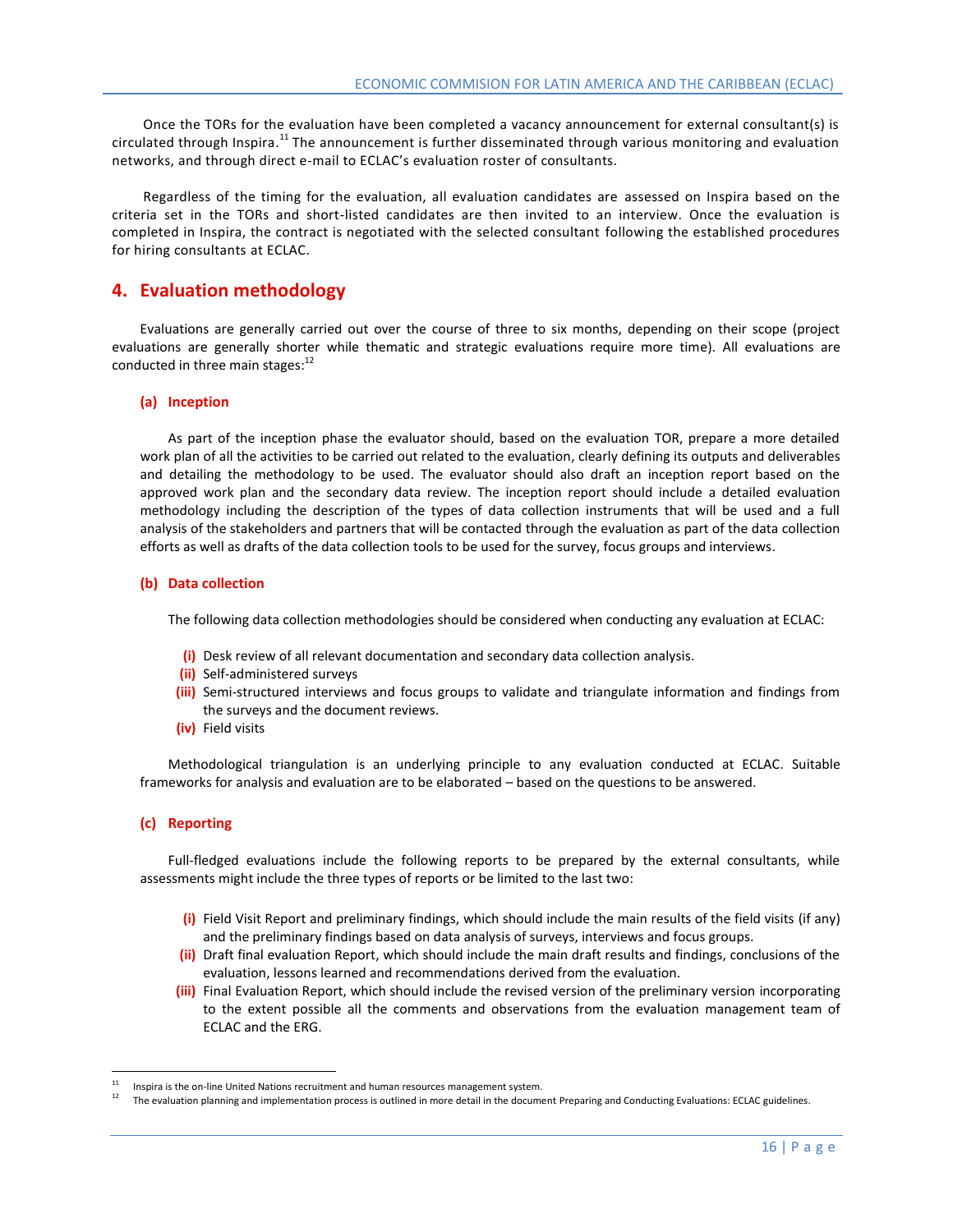**(iv)** Presentation of the results of the evaluation. A final presentation of the main results of the evaluation to ECLAC and other stakeholders involved in the evaluation will be conducted at the same time of the delivery of the final evaluation report.

## <span id="page-16-0"></span>**5. Quality Assurance**

ECLAC uses several means to ensure the highest standards of quality in its evaluations.

- **(a) Guidelines:** All ECLAC evaluations are carried out in accordance with evaluation guidelines developed by PPEU. These guidelines outline the evaluation process, key evaluation criteria and questions, as well as the format and content of deliverables, including the TORs, inception report, presentation of preliminary findings, the report of the evaluation and the follow-up action plan.
- **(b) Evaluator competencies:** ECLAC follows a defined set of criteria for the experience and qualifications required in the selection of the evaluator. Key competencies required by ECLAC for the assignment of a consultant to an evaluation include:
	- **(i)** An advanced degree in a field relevant to the topic of the evaluation
	- **(ii)** Relevant and extensive experience in conducting evaluations
	- **(iii)** Relevant experience in the subject being evaluated is desirable
	- **(iv)** Experience in the region(s) where the programme or project has been implemented
	- **(v)** Relevant language proficiency
	- **(vi)** Experience with international (development) organizations is required. Experience in Regional Commissions and United Nations projects is highly desirable.
	- **(vii)** Proven competency in quantitative and qualitative research methods, particularly self-administered surveys, document analysis, and informal and semi-structured interviews are required.

 While the large majority of evaluations are carried out by a single external evaluator with the support of ECLAC evaluation staff, teams composed of two or three consultants may be required for larger thematic and strategic evaluations.

- **(c) Review of evaluation deliverables:** The task manager provides continuous guidance and feedback to the evaluator throughout the evaluation process and reviews all evaluation deliverables, including the inception report, methodological data collection tools, presentations to implementing partners, and the draft and final evaluation report. ECLAC programme managers in the respective substantive divisions also provide continuous feedback to the task manager and evaluator.
- **(d) Evaluation Reference Group (ERG):** An ERG, composed of a representative of each programme implementing partner, is a formal panel set up to provide feedback on the evaluation's preliminary finding and review the draft evaluation report. Comments by all panel members are consolidated by PPEU and submitted to the evaluator, who addresses them in the revision process as well as through a response template.

# <span id="page-16-1"></span>**6. Dissemination Policy**

 Once each evaluation report has been finalized, a formal meeting to present the evaluation to the directors, unit chiefs, programme officers and planning and monitoring focal points of the Divisions involved in the implementation of the cooperation project or programme is held. During the meeting, the evaluator presents the main findings resulting from the evaluation of the programme or Project activities, lessons learned, best practices and recommendations to improve the implementation of such types of activities. All evaluations are then uploaded on the Commission's Internet and intranet sites. Moreover, evaluation results are summarized in the biennial report on the activities of the Commission, as well as during annual strategic planning meetings with substantive divisions and offices away from headquarters.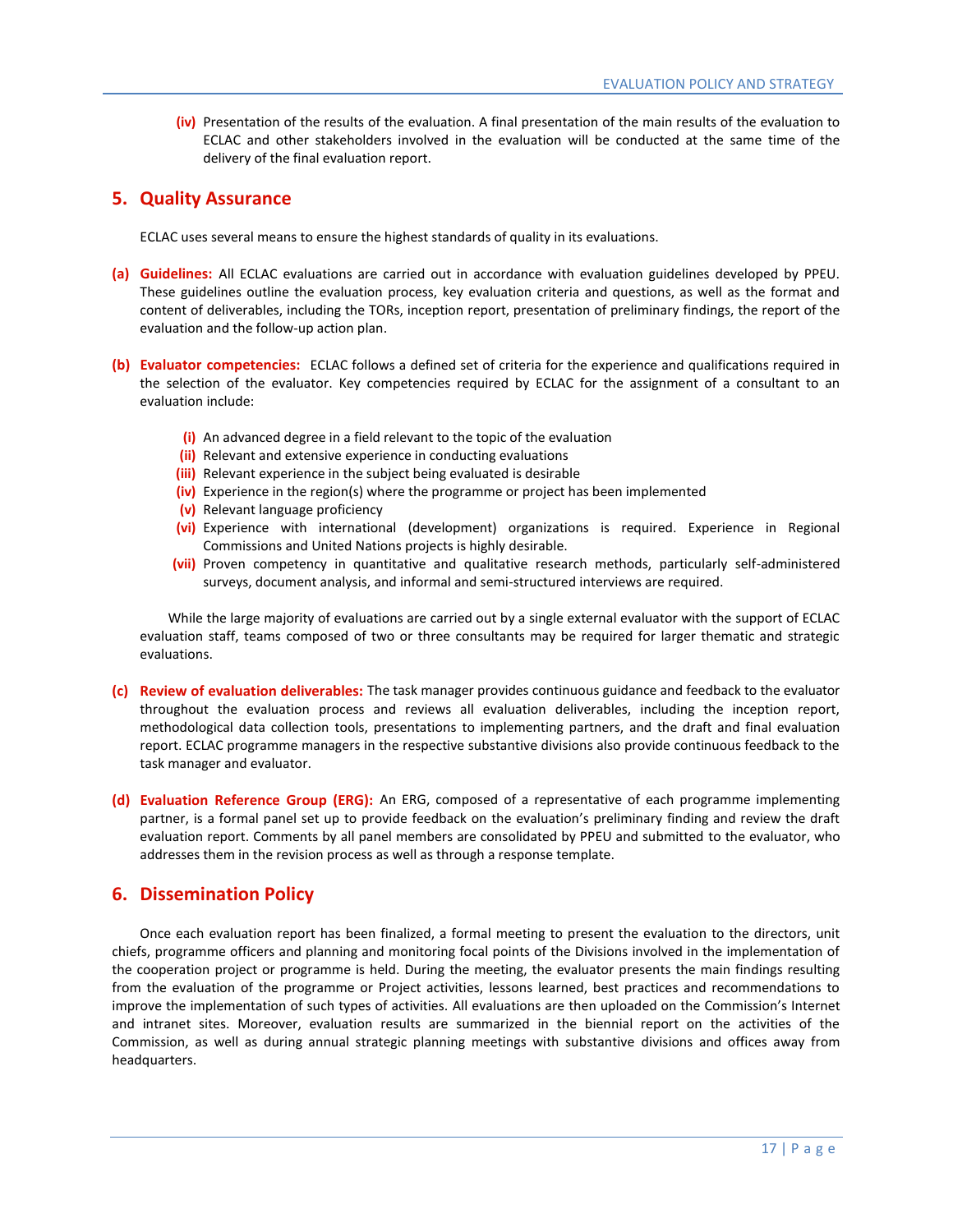# <span id="page-17-0"></span>**F. Evaluation use**

## <span id="page-17-1"></span>**1. Evaluation follow-up process**

 As a result of every evaluation conducted by ECLAC, a wide range of findings, lessons learned, best practices and recommendations are identified. The Programme Planning and Evaluation unit (PPEU) of the Programme Planning and Operations Division (PPOD) is responsible for following-up the implementation of actions in response to evaluation recommendations, coordinating and supervising the activities carr ied out by the different substantive Divisions of the Commission.

#### **(a) Objective of the evaluation follow-up process**

The follow-up process of evaluation's recommendations is of great usefulness for the institution, specifically for:

- **(i)** The continuous monitoring of key actions, undertaken to implement evaluation recommendations, provide useful information for the Commission to report to its different donors and stakeholders by providing relevant information related to the measures taken to improve its activities.
- **(ii)** The monitoring of recommendations, also enhances results based management, as carrying out activities that support the implementation of recommendations promotes the efficiency, efficacy and/or effectiveness of the various activities carried out within ECLAC and in coordination with other entities; achieving an improvement in the performance of the work of the different Divisions.
- **(iii)** Furthermore, this process promotes institutional change through the identification and promotion of best practices and lessons learned that will further contribute to the continuous improvement process of the Commission.

#### **(b) Response matrix and evaluation recommendations implementation plan**

Once the final edited version of the evaluation report is ready, the PPEU as well as the representatives of the ERG review the recommendation included in the final report and decide on their acceptance or not, prepare a draft response matrix and evaluation recommendations implementation plan, detailing each of the recommendations and key actions proposed by the evaluator in the final report and that have been accepted by ECLAC.

A meeting with representatives from PPOD and the directors, chief units, programme officers and planning and monitoring focal points of the Divisions is held to agree a final response matrix and evaluation recommendations implementation plan. The final matrix is distributed via e-mail to all the stakeholders involved in the follow-up process, and is also uploaded at the ECLAC intranet webpage.

#### **(c) Monitoring Process**

Based on the agreed response matrices and implementation plans, a consolidated evaluation recommendations follow-up matrix per Division will be prepared. By the end of each year, the substantive Division in charge of the following-up on the implementation of evaluation recommendations will be requested to update the status of implementation of each of the agreed action, using the consolidated evaluation recommendations implementation follow-up matrix.

#### **(d) Finalization of the follow-up process**

The established date of completion for each specific action, will depend on deadline agreed between the substantive division and PPEU in the follow-up matrix. As substantive Divisions report actions as implemented, they will be withdrawn from the Division's consolidated matrix. On the other hand, the follow-up process of the implementation of the recommendations related to a specific evaluation, will be considered as concluded, once all the agreed actions related to that specific evaluation have been reported as implemented.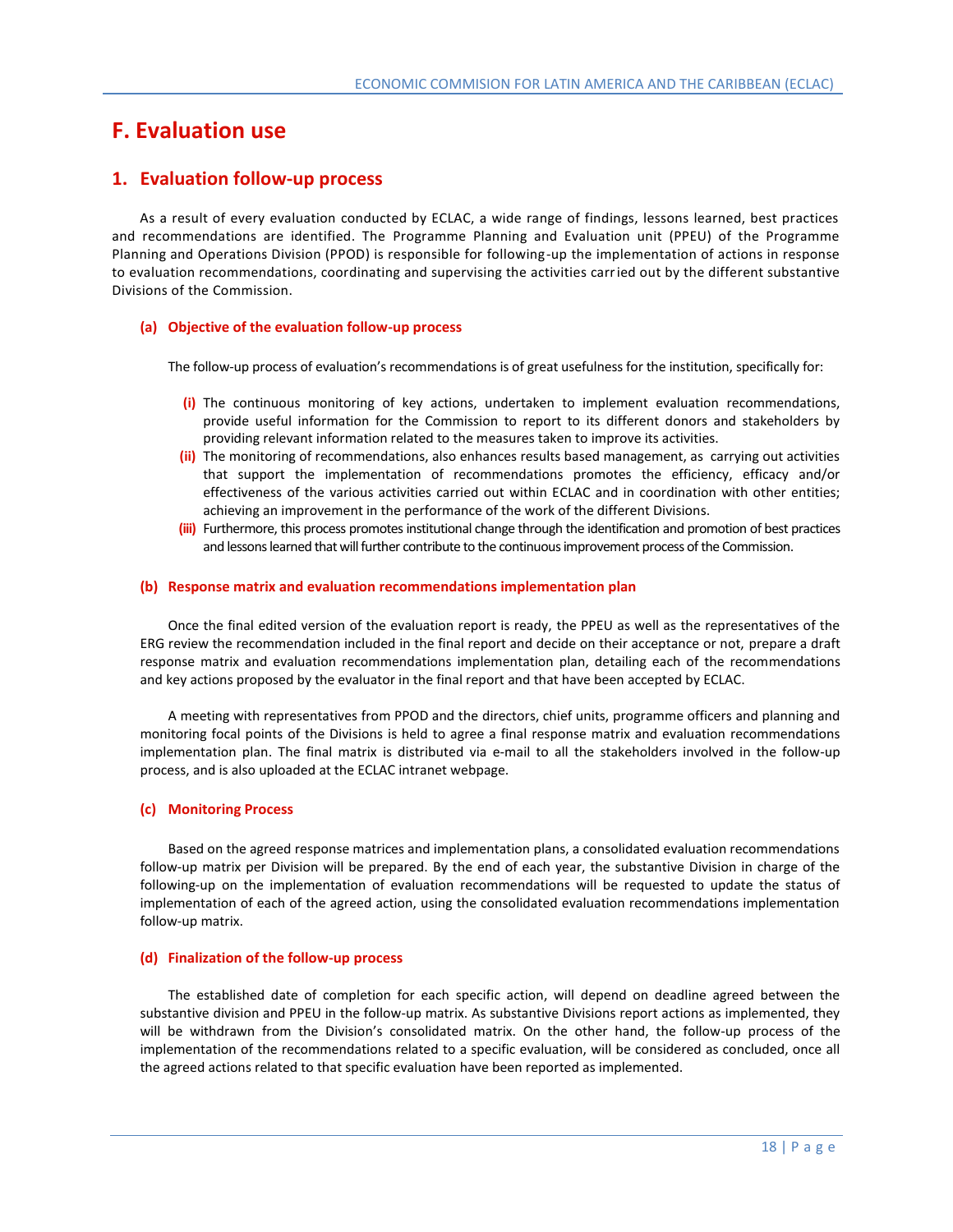# <span id="page-18-0"></span>**2. Information dissemination process**

#### **(a) Intranet**

To ensure a generalized knowledge of the recommendations follow-up process, as well as appropriate management of the information resulting from this process, response matrices and evaluation recommendations implementation plans will be uploaded to ECLAC's intranet, and updated on a yearly basis, until the closure of the process.

#### **(b) Guide/bulletin**

Based on the actual needs, recommendations and lessons learned identified in the evaluations carried out by ECLAC, could be consolidated into a guide or bulletin that will be widely disseminated once every biennium to all programme managers, focal points and directors of the different Divisions of ECLAC.

#### **(c) Report of activities**

It is proposed to mention all the evaluations carried out during the biennium as well as the most relevant follow-up actions on recommendations in the biennial report of activities of the Commission, one of ECLAC's main accomplishment tools, in which all the achievements and work of the different Divisions of ECLAC, as well as those of its national offices are presented to the Plenary of the Commission.

## <span id="page-18-1"></span>**3. Institutionalization of evaluation results**

#### **(a) Annual meetings**

In the annual technical strategic planning meetings, in which together the most relevant aspects of the planning, monitoring and evaluation processes of ECLAC are analyzed, it is being proposed to share information on the main results of the evaluations carried out during the reporting period, its main recommendations and lessons learned, as well as the most relevant aspects of the recommendations implementation follow-up process and the impact such process has had on substantive Divisions. It is expected that doing so will further encourage the adoption and continuous implementation of the identified best practices and improvement processes, contributing to their institutionalization.

#### **(b) Preparation of the ECLAC strategic framework and programme of work**

When preparing the biennial strategic framework and programme of work of ECLAC, efforts will be made to incorporate the recommendations and lessons learned from previous evaluations which are pertinent to the their specific area of work, taking therefore advantage of the knowledge acquired through the evaluation recommendations implementation follow-up process.